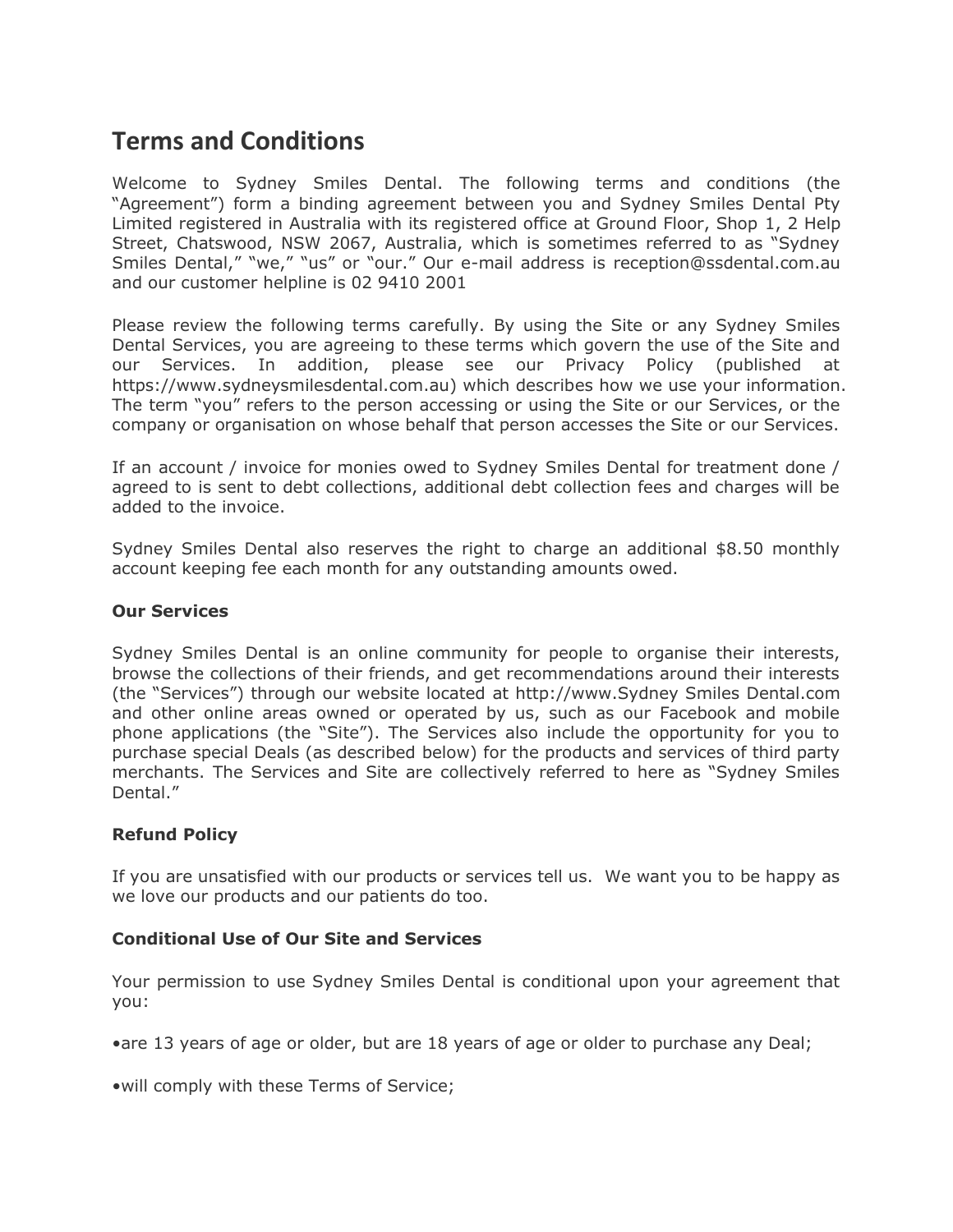•will not copy or distribute any part of Sydney Smiles Dental in any medium without Sydney Smiles Dental's prior written authorisation;

•will provide accurate information when creating an account or registering for our Services;

•are solely responsible for your User ID and the activity that occurs while signed in to or while using Sydney Smiles Dental using your User ID;

•will not use Sydney Smiles Dental to collect any personally identifiable information, including account names, email addresses, or other such information, for commercial purposes;

•will not use the communication systems provided by or contacts made on Sydney Smiles Dental for any commercial solicitation purposes;

•are solely responsible for your Content submissions, including discussion posts, profile information and links, pictures, and other such content;

•represent that you own or have the necessary licences, rights, permissions, and consents to use and authorise Sydney Smiles Dental to use any and all Content submitted by you to Sydney Smiles Dental in accordance with the licences granted in this Agreement;

•hereby grant each Sydney Smiles Dental user, whether using Sydney Smiles Dental or an application authorised by Sydney Smiles Dental but developed via a third-party developer, a non-exclusive licence to access the Content you submit through Sydney Smiles Dental and to use, reproduce, distribute, prepare derivative works of, display and perform such Content as permitted through Sydney Smiles Dental's functionality and under these Terms of Service;

•will not submit Content that is copyrighted or subject to third party proprietary rights, including privacy, publicity, trade secret, etc., unless you are the owner of such rights or have the appropriate permission from their rightful owner to specifically submit such Content to Sydney Smiles Dental; and

•hereby agree that we have the right to determine whether any of your Content submissions are appropriate and comply with these Terms of Service, remove any and/or all of your submissions, and terminate your account with or without prior notice.

## **Confidentiality, Security And Privacy**

You understand that much of the information that you submit to us (such as postings and invitations) is submitted precisely for the purpose of disclosure in a variety of ways by Sydney Smiles Dental, and therefore such information is not subject to any confidentiality obligation. Other information, such as credit card information provided in connection with the purchase of a Deal, is maintained with appropriate privacy and security protections. You agree that information provided to us in connection with the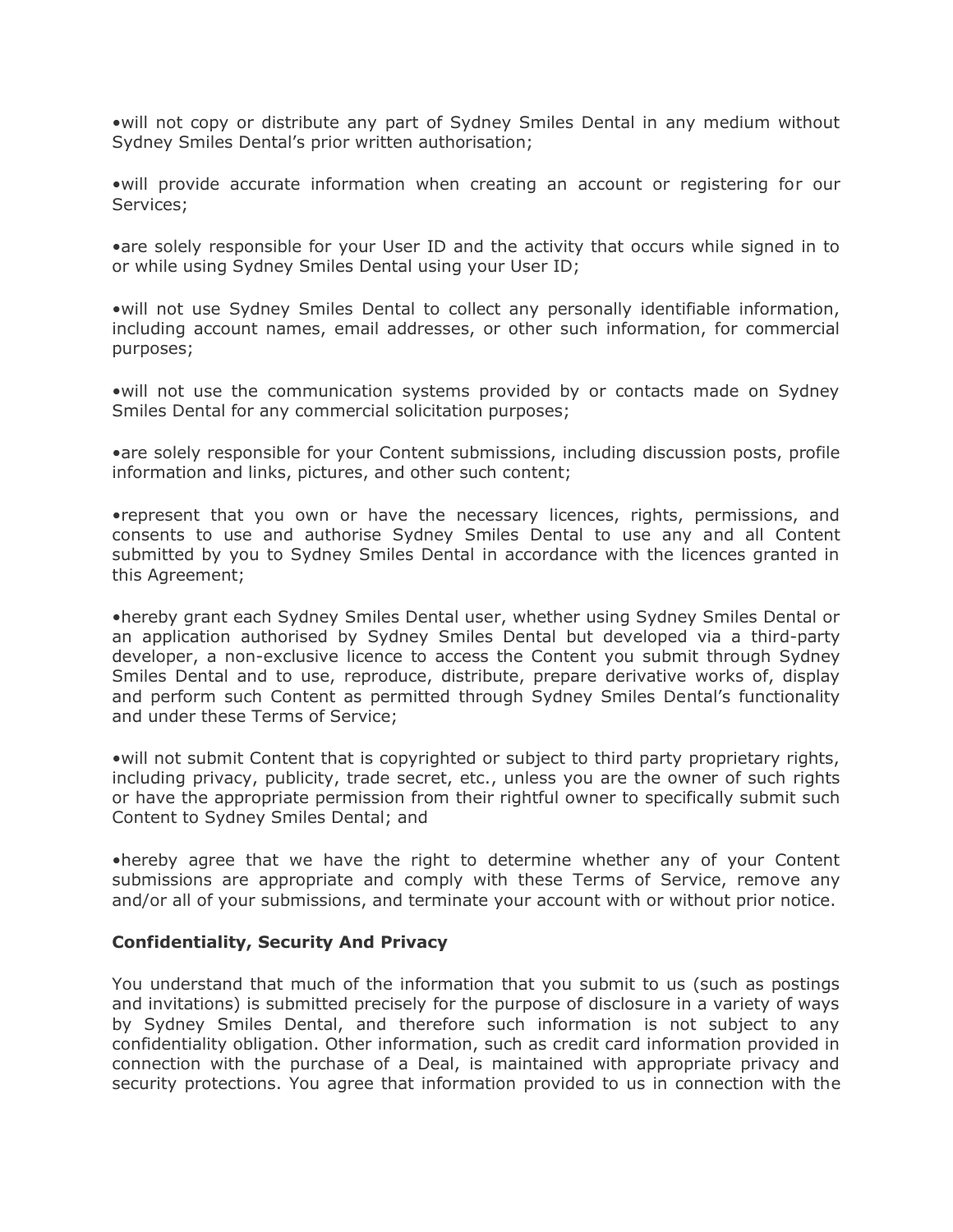purchase of a Deal, other than your credit card information, may be disclosed by us to the Sydney Smiles Dental for their commercial purposes including to provide the Deal.

Our Privacy Policy explains how we collect, use and disclose information that relates to your privacy. For full details, please refer to our Privacy Policy at https://www.sydneysmilesdental.com.au

Any communications between you and Sydney Smiles Dental, such as email or other correspondence, in which you offer suggestions or comments for improving or modifying our Services will be deemed by us to be non-confidential and non-proprietary, and you agree that such information may be used by us without any limitation whatsoever.

#### **Rules Regarding Information And Other Content**

When you use the Site, you can publish and obtain access to various kinds of information and materials, all of which we call "Content." Content also includes information and materials posted to the Site by you. You agree not to revise or obscure Content posted by others (including advertising and promotions authorised by Sydney Smiles Dental), and you agree not to post or use any Content in any manner that:

•infringes the copyright, trademark, trade secret, or other intellectual property or proprietary right of others,

•violates the privacy, publicity, or other rights of third parties,

•is unlawful, defamatory, discriminatory, libellous, pornographic, obscene, abusive, threatening, harassing, hateful, or encourages conduct that would be considered a criminal offense, give rise to civil liability, violate any law, or is otherwise inappropriate, as determined by Sydney Smiles Dental in its sole discretion,

•is false or inaccurate, or

•could damage our company, parent company, sister companies, affiliates, advertisers, or any other third party.

Though we strive to enforce these rules with all of our users, you may be exposed through the Site or Services to Content that breaches our policies or is otherwise offensive. You may use the Site and Services at your own risk. We may, but are not obligated to, terminate user accounts and/or remove Content from the Site if we determine or suspect that those accounts or Content breach the terms of this Agreement or the applicable agreement with the offending user(s). We take no responsibility for your exposure to Content on the Site whether it breaches our policies or not.

## **General Rules Of User Conduct**

It is our goal to make the use of our Site and Services a good experience for all of our users, so you agree not to do any of the following: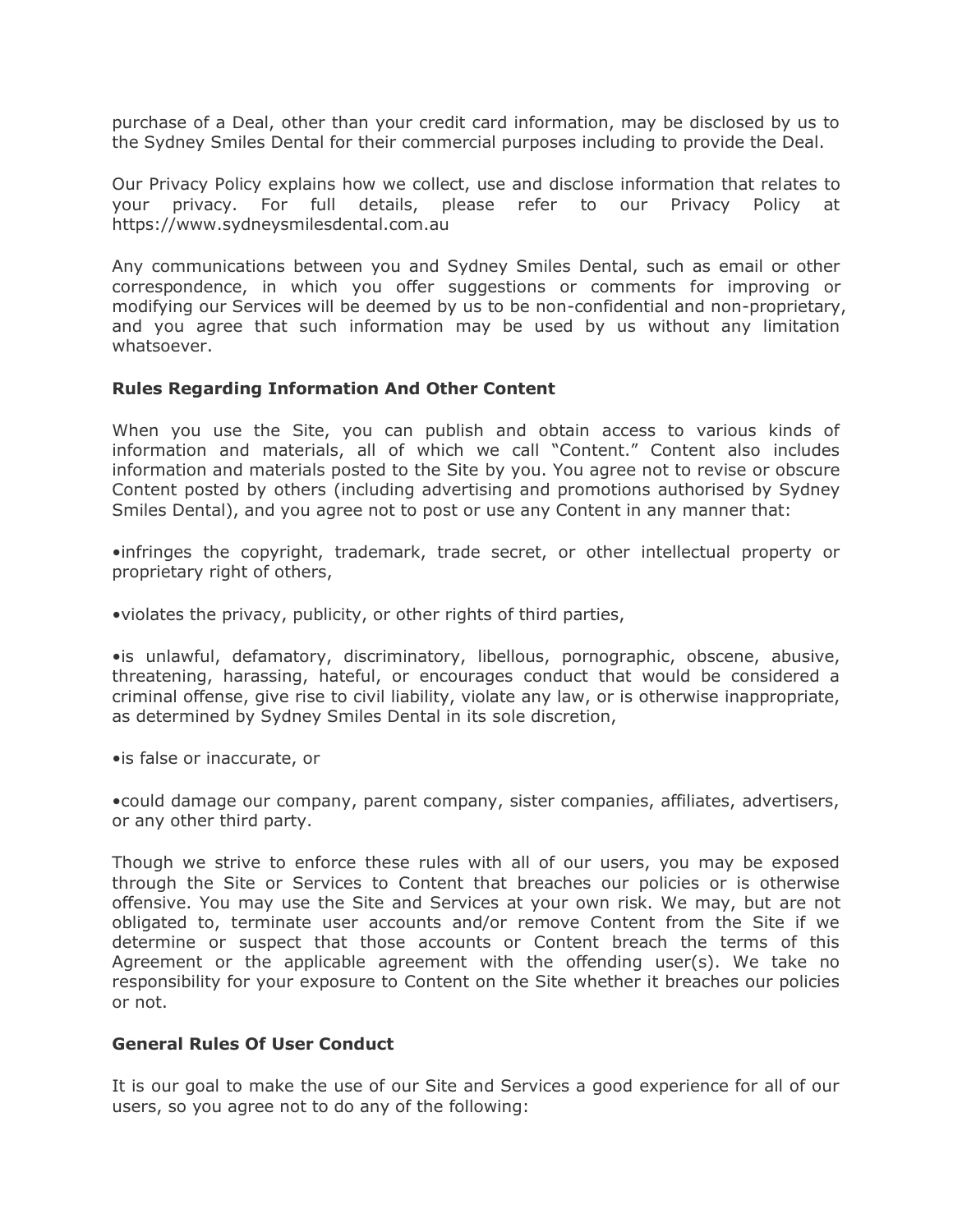•conduct or promote any illegal activities while using the Site or Services;

•upload, distribute or print anything that may be harmful to children;

•attempt to reverse engineer or jeopardise the correct functioning of the Site or Services, or otherwise attempt to derive the source code of the software (including the tools, methods, processes, and infrastructure) that enables or underlies the Site;

•attempt to gain access to secured portions of the Site or Services to which you do not possess access rights;

•upload or transmit any form of virus, worm, Trojan horse, or other malicious code;

•use the Site or Services to generate or distribute unsolicited email advertisements or spam;

•use any automatic or manual process to search or harvest information from the Site or Services, or to interfere in any way with the proper functioning of the Site or Services; or

•impersonate another user.

#### **Links To Third Party Sites**

We don't have control over websites that Sydney Smiles Dental may link to. Sydney Smiles Dental may contain links to third party websites that are not owned, operated, or controlled by Sydney Smiles Dental. Therefore, we cannot and do not assume responsibility for the content, privacy policies, or practices of such websites or the companies that own them. Additionally, we cannot and will not censor or edit the content of any third party website. By using Sydney Smiles Dental you expressly relieve us from any and all liability arising from your use of any third party website.

#### **Deals**

Sydney Smiles Dental provides consumers with opportunities to purchase Vouchers which are redeemable for products and services from third party merchants ("Merchants") with a time limited validity period (a "Deal"). Merchants are willing to offer attractive promotions in order to reach the Sydney Smiles Dental community.

How it works:

1. After you make contact with Sydney Smiles Dental you will have your appointment date and time, chosen by yourself. As your appointment time has been specifically reserved for you. You must attend or give 75 hours notice to change/move your appointment.

2. Expiration Dates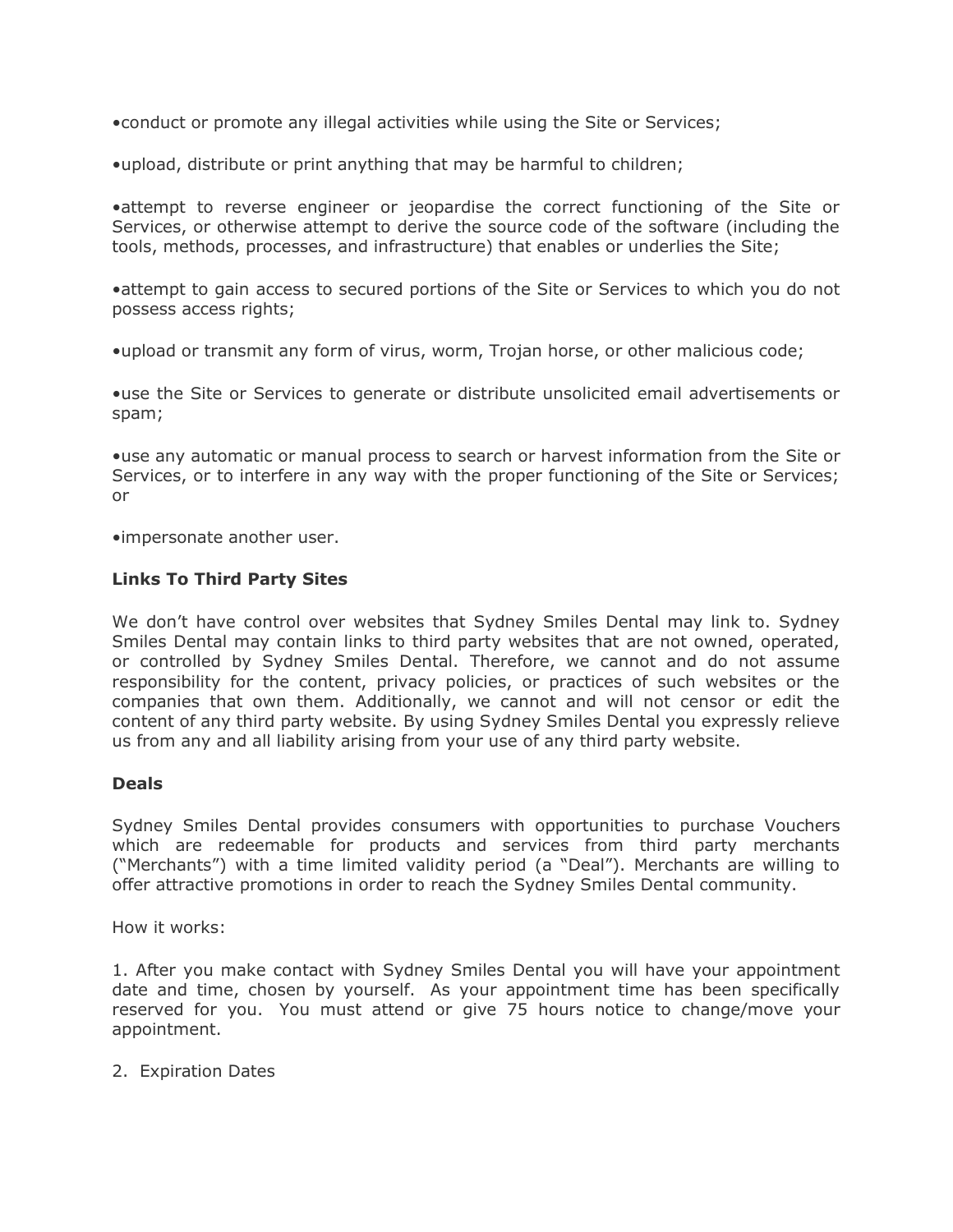The expiration date for a Voucher is as printed on the Voucher.

If you attempt to redeem a Voucher during the Voucher validity period, but the Merchant can only offer a booking after the Validity Period expires (and you are to reasonably able to accept that booking), you may redeem your Voucher at the time of that booking, as if the Voucher was still valid. In such circumstances, be sure to provide your Voucher details to Sydney Smiles Dental at the time of making the booking.

#### 3. Deal Specific Terms

Each Deal has specific terms associated with the Deal, which will be presented to you before you commit to purchase the particular Deal. Deal specific terms supersede any inconsistent terms in this Agreement, except to the extent such terms are prohibited by applicable law.

#### 4. Voucher Terms

Unless otherwise stated in the Voucher or required by law, the following additional terms apply to all Vouchers:

•no cash value for any Voucher,

•no change, cash back or credit will be issued for partial redemption of a Voucher, except as required by law;

•Vouchers cannot be combined with any other coupons or promotions unless otherwise noted on the Voucher,

•Vouchers cannot be redeemed against any taxes, tips, prior balances or purchases, shipping or handling, unless otherwise noted on the Voucher,

•Sydney Smiles Dental is responsible for lost or stolen Vouchers or Voucher reference numbers,

•Vouchers are issued to you personally and duplicate use, sale or trade of a Voucher is prohibited,

•unless otherwise stated at the time a Voucher is purchased, the Voucher price includes relevant goods and services tax (GST).

8. Products Available For Sale

The Site can be accessed from countries around the world. You understand that some or all products or services provided on the Site may not be available for purchase to persons residing in certain jurisdictions or geographic areas. Sydney Smiles Dental reserves the right, in its sole discretion, to exclude or otherwise limit the provision of a Voucher for any product or service to a person residing in any jurisdiction or geographical area. Sydney Smiles Dental does not represent or warrant that any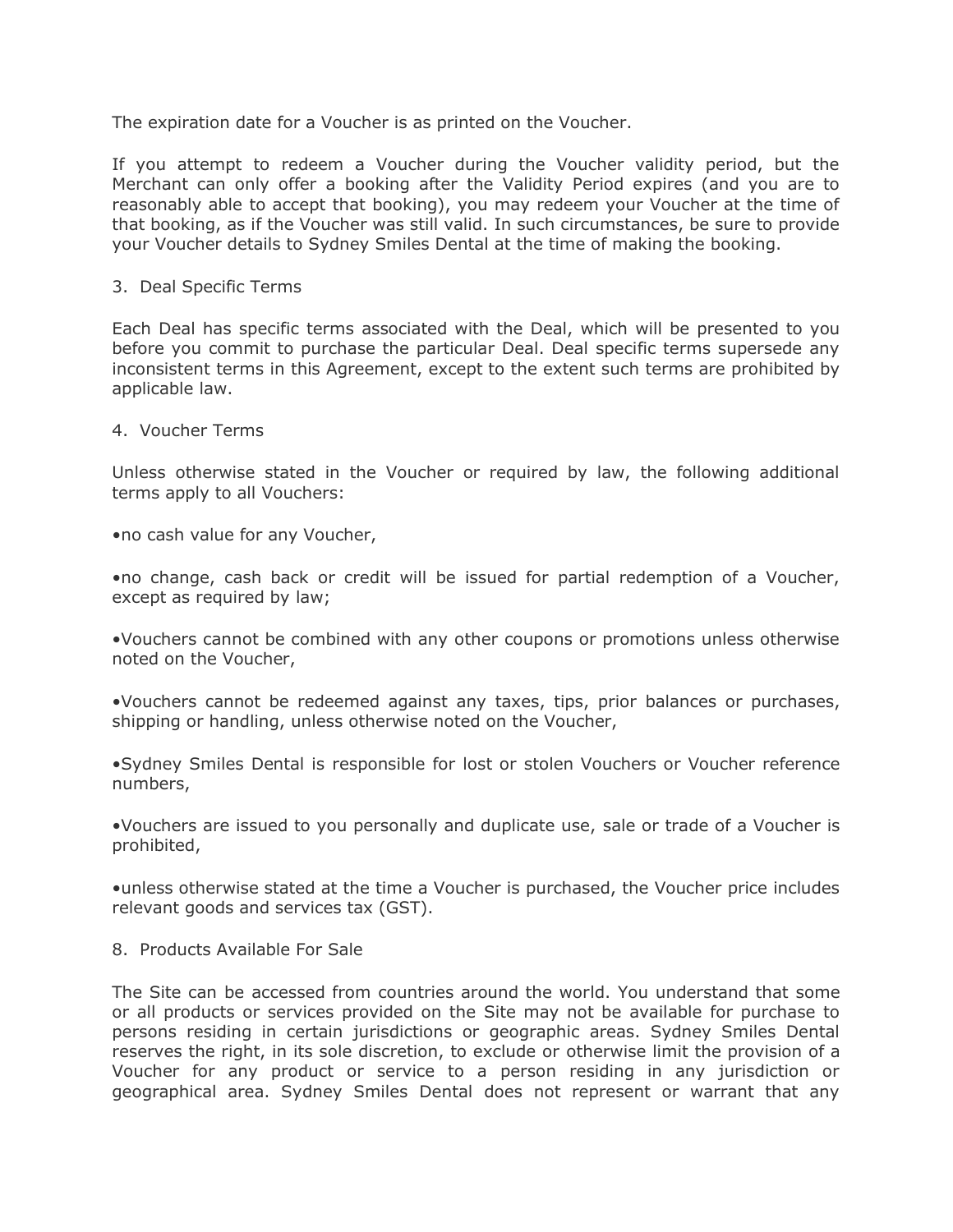product or service promoted on the Site will be available for purchase by any particular person.

## 9. Playing Nicely

Some of the Deals are provided for a limited number of purchasers or a limited number of purchases, as specified for the particular Deal. Any attempt by a purchaser to obtain more than the permitted number of Vouchers specified for a particular Deal by using multiple or different identities, credit cards, forms, registrations, addresses or any other method will void that person's purchases. Sydney Smiles Dental will determine, in our sole discretion, whether purchase characteristics indicate a breach of these rules.

## 10. Termination

We may change or discontinue the Site or any of the Services at any time without prior notice. We reserve the right to terminate this Agreement at our election and for any reason, without prior notice, and this Agreement will automatically terminate in the event that you breach any of the terms and conditions set forth below. In the event of any termination, you will immediately stop using our Site and our Services. Any Voucher issued prior to termination will be honoured according to its terms and the terms of this Agreement specifically applicable to such Voucher.

#### 11. Disclaimer

We provide the Site and Services "as is", "with all faults" and "as available." We and our suppliers and Merchants make no express promises or guarantees about the Site, Services or Deals. To the maximum extent permitted by law, we and our employees, agents, suppliers, and merchants disclaim any implied contractual promises that the site and services are of satisfactory quality, accurate, timely, fit for a particular purpose or need, or non-infringing. We do not promise or guarantee that Sydney Smiles Dental will meet your requirements, is error-free, without interruption or available at all times. We do not promise or guarantee that the results that may be obtained from the use of Sydney Smiles Dental, including any services or deals, will be effective, reliable, accurate or meet your requirements. We make no promises as to privacy and security other than as expressly stated in our privacy policy. We do not promise or guarantee that you will be able to access or use the site or services at times or locations of your choosing. No oral or written information or advice given by a Sydney Smiles Dental representative shall create any contractual promise. You may have additional consumer rights under your local laws that this contract cannot change.

## 12. Limitations of Liability

We accept liability for death or personal injury caused by our negligence or that of our employees and agents. We do not seek to exclude liability for fraudulent misrepresentation by us or our employees or agents. You have certain rights under the law which include that we will provide the Site and Services to a reasonable standard. Nothing in this Agreement is intended to affect these statutory rights. For more information about your statutory rights contact your local state or territory consumer protection agency.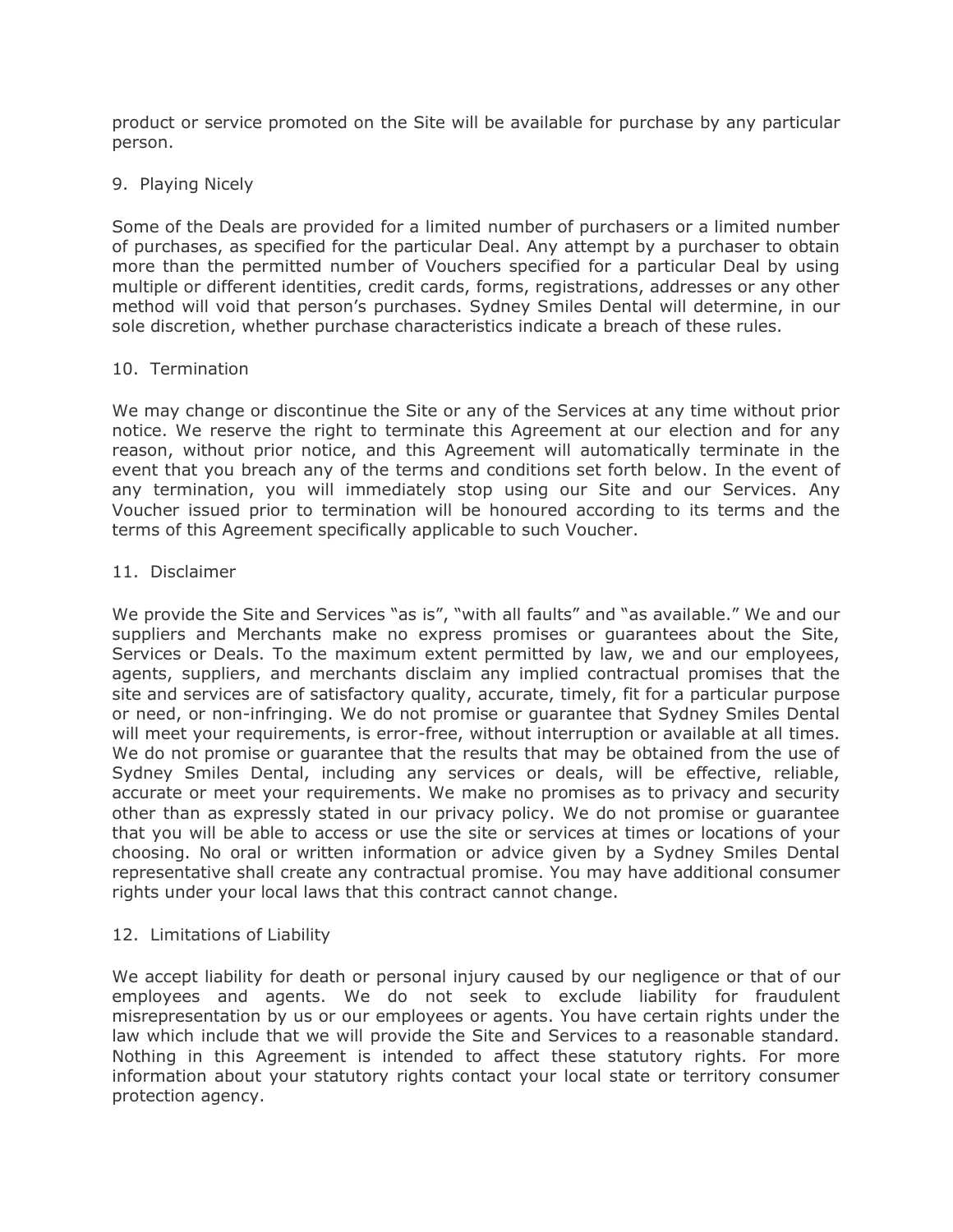If we breach these Terms we shall only be liable for losses which are a reasonably foreseeable consequence of such a breach, up to a maximum of the total amount of fees that you have paid us during the previous 12 month period for the specific service at issue. Losses are foreseeable where they could be contemplated by you and us at the time of entering into this Agreement. We are not responsible for:

•losses not caused by our breach;

•indirect losses which are a side effect of the main loss or damage and which are not reasonably foreseeable by you and us at the time of entering into this Agreement, for example loss of profits or loss of opportunity;

- •Content posted by other users;
- •contracts entered into with third parties;
- •loss of data;
- •loss of goodwill;
- •computer malfunction or failure;
- •business or commercial losses caused to non-consumers; or

•failure to provide the Site or Services or to meet any of our obligations under this Agreement where such failure is due to Events Beyond Our Control. "Events Beyond Our Control" means any cause beyond our reasonable control which prevents us from providing the Site or Services or fulfilling any of our other obligations under this Agreement and includes but is not limited to disruptions to the internet, fire, flood, storm, riot, civil disturbance, war, nuclear accident, terrorist activity and acts of God.

13. Indemnity

You agree to compensate Sydney Smiles Dental for all losses, expenses and other costs (including but not limited to reasonable legal fees) incurred by Sydney Smiles Dental which are caused by your breach of this Agreement. any claim that any Content submitted by you causes damage to a third party. This defence and compensation obligation will survive the termination or expiry of this Agreement and your use of Sydney Smiles Dental.

14. Reservation of Rights and Release

Sydney Smiles Dental reserves the right, but has no obligation, to monitor, or take any action Sydney Smiles Dental deems appropriate regarding disputes that you may have with other customers of ours . To the extent the law permits, you waive and release us from any and all claims or liability related to any Content posted on the Site and from any and all claims related to the conduct of any other customers of ours .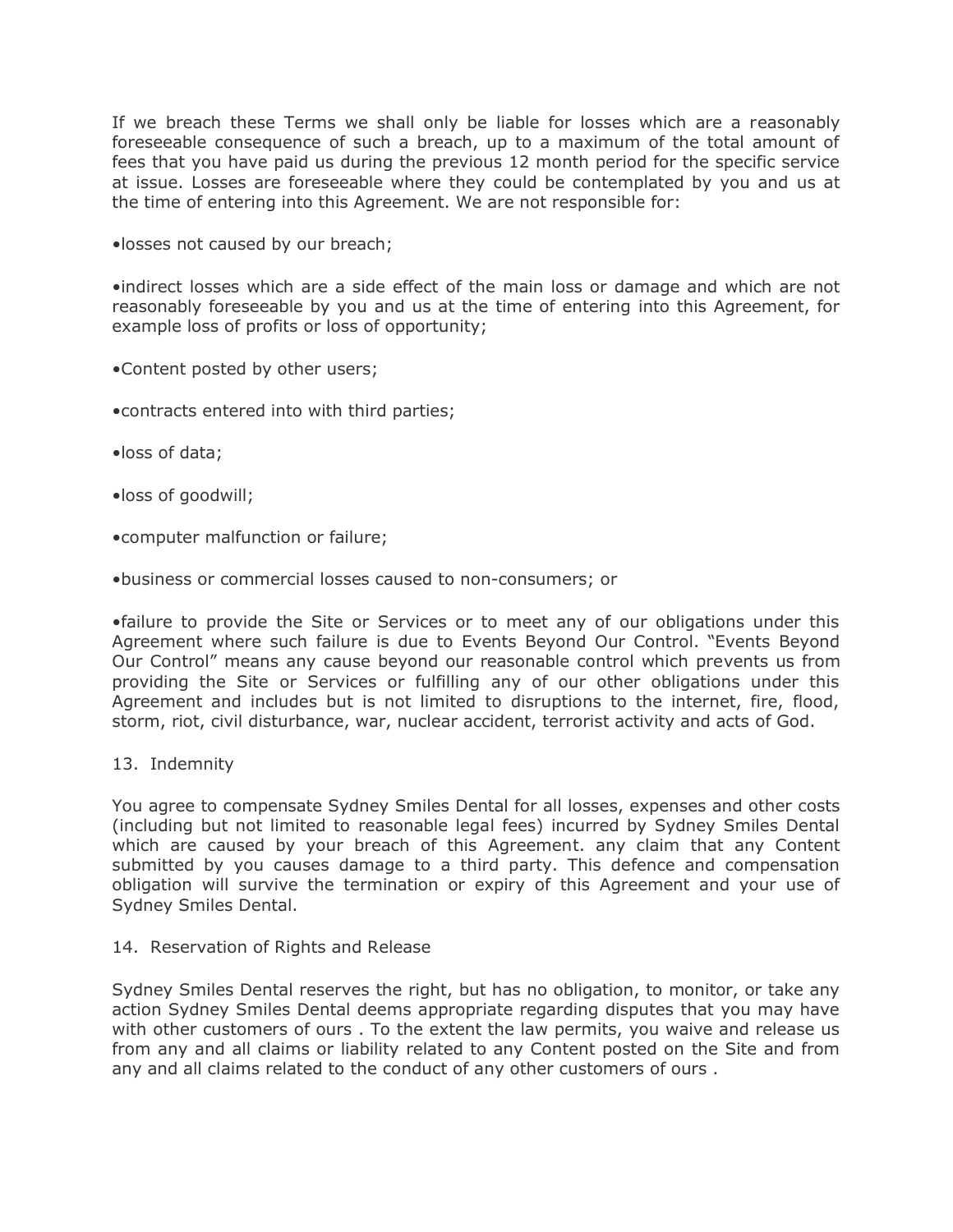#### 15. Intellectual Property

You acknowledge and agree that we and our licensors retain ownership of all intellectual property rights of any kind related to the Site and Services, including applicable copyrights, trade marks and other proprietary rights. We are not granting any licence to you under any of those intellectual property rights by virtue of this Agreement, except for the limited right to use the Site and Services in accordance with this Agreement. "Sydney Smiles Dental" is our trade mark. Other product and company names that are mentioned on the Site or provided as part of the Services may be trade marks of their respective owners. We reserve all rights that are not expressly granted to you in this Agreement.

The Content on Sydney Smiles Dental, excluding all intellectual property of other sites obtained by way of API and/or linking and Content posted by our customers, is owned by Sydney Smiles Dental. This includes, without limitation, the text, software, scripts, graphics, photos, sounds, interactive features and the trademarks, service marks and logos contained therein ("Marks"). The Marks are owned or licensed to Sydney Smiles Dental, subject to copyright and other intellectual property rights under Australia law, the law of the jurisdiction where you reside, and international conventions. Content provided by Sydney Smiles Dental is provided to you "AS IS" for your information and personal use only and may not be used, copied, reproduced, modified, distributed, transmitted, broadcast, displayed, sold, licensed, or otherwise exploited for any other purposes whatsoever without the prior written consent of the respective owners. We reserve all rights not expressly granted by this Agreement in and to the Site and Services.

As between you and us, you retain any intellectual property rights in any copyrighted materials and trade marks that are contained in Content that you post to the Site. You grant us an irrevocable, perpetual, non-exclusive, royalty-free, fully paid, worldwide licence, with rights to sublicense through multiple levels of sub-licensees, to reproduce, make derivative works of, translate, distribute, publicly perform and publicly display in any form or medium, whether now known or later developed, make, use, sell, import, offer for sale, otherwise commercially exploit and exercise any and all such rights, under any and all of your intellectual property rights related to the Content in any manner we choose. If you have any rights to the Content that cannot be licensed to us (such as moral rights), you unconditionally and irrevocably waive the enforcement of such rights, and all claims and causes of action of any kind against us or related to our customers and partners anywhere in the world, with respect to such rights.

## 16. Copyright Notice

We respect the intellectual property of others, and we ask you to do the same. If you are a copyright owner or an owner's agent and find Content that infringes upon your copyrights, you may notify our Copyright Agent with the following information in writing: (1) A physical or electronic signature of a person authorised to act on behalf of the owner of an exclusive right that is allegedly infringed; (2) Identification of the copyrighted work claimed to have been infringed, or, if multiple copyrighted works at a single online site are covered by a single notification, a representative list of such works at that site; (3) Identification of the material that is claimed to be infringing or to be the subject of infringing activity and that is to be removed or access to which is to be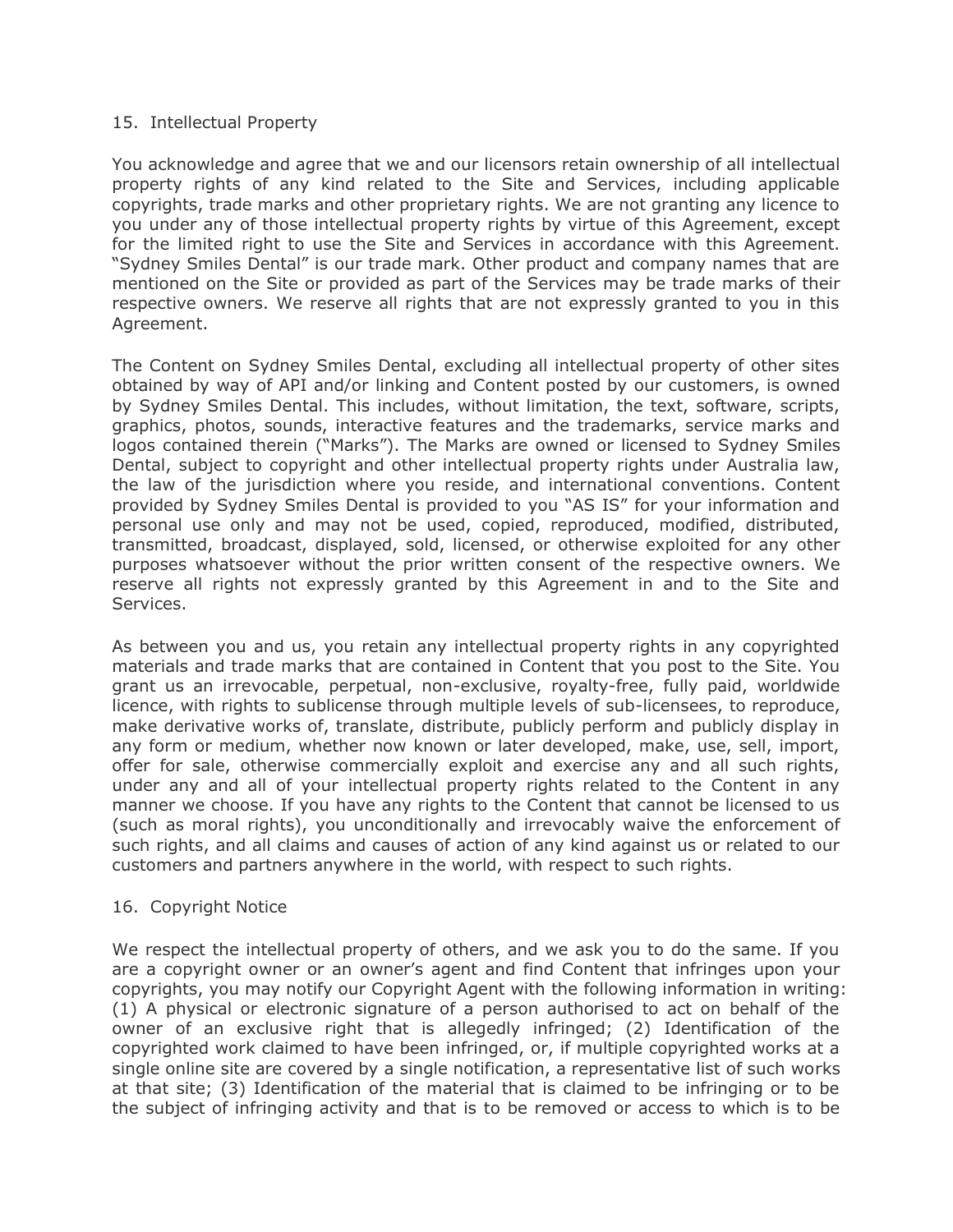disabled and information reasonably sufficient to permit us to locate the material; (4) Information reasonably sufficient to permit us to contact you, such as an address, telephone number, and, if available, an e-mail address; (5) A statement that you have a good faith belief that use of the material in the manner complained of is not authorised by the copyright owner, its agent, or the law; and (6) A statement that the information in the notification is true and accurate to the best of your knowledge and belief that you are authorised to act on behalf of the owner of an exclusive right that is allegedly infringed. Sydney Smiles Dental's designated Copyright Agent to receive notifications of claimed infringement can be reached at reception@ssdental.com.au.

## 17. Electronic Communications

The communications between you and Sydney Smiles Dental use electronic means, whether you visit the Site or send us emails, or whether Sydney Smiles Dental posts notices on the Site or communicates with you via email. For contractual purposes, you (a) consent to receive communications from Sydney Smiles Dental in an electronic form; and (b) agree that all terms and conditions, agreements, notices, disclosures, and other communications that Sydney Smiles Dental provides to you electronically satisfy any legal requirement that such communications would satisfy if it were in writing.

18. Changes to this Agreement and Waivers

We may change the terms of this Agreement from time to time on a going-forward basis, and any such modifications become effective immediately upon being posted to the Site. It is your sole responsibility to check the Site from time to time to view any such changes in the Agreement. If you do not agree to any changes, if and when such changes may be made to the Agreement, you must stop using our Site and our Services. Your use of our Site and our Services after any modifications to the Agreement indicates that you agree to such modified Agreement. Any changes to this Agreement (other than as set forth in this paragraph) or waiver of Sydney Smiles Dental's rights hereunder shall not be valid or effective except in a written agreement bearing the physical signature of an officer of Sydney Smiles Dental. No purported agreement not to enforce any right or modification of this Agreement by Sydney Smiles Dental via telephone or email shall be valid.

## 19. General Terms

You and we are independent contractors, and nothing in this Agreement creates a partnership, employment relationship or agency. There are no third-party beneficiaries of this Agreement. You may not assign this Agreement or your rights and obligations hereunder, in whole or in part, to any third party without our prior written consent, and any attempt by you to do so will be invalid. Should any part of this Agreement be held ineffective, invalid or unenforceable by a court or regulator, the other provisions shall continue to apply. If you breach this Agreement and we take no action against you, we will still be entitled to use our rights and remedies in any other situation where you breach this Agreement. Our rights under this Agreement will survive any termination of this Agreement.